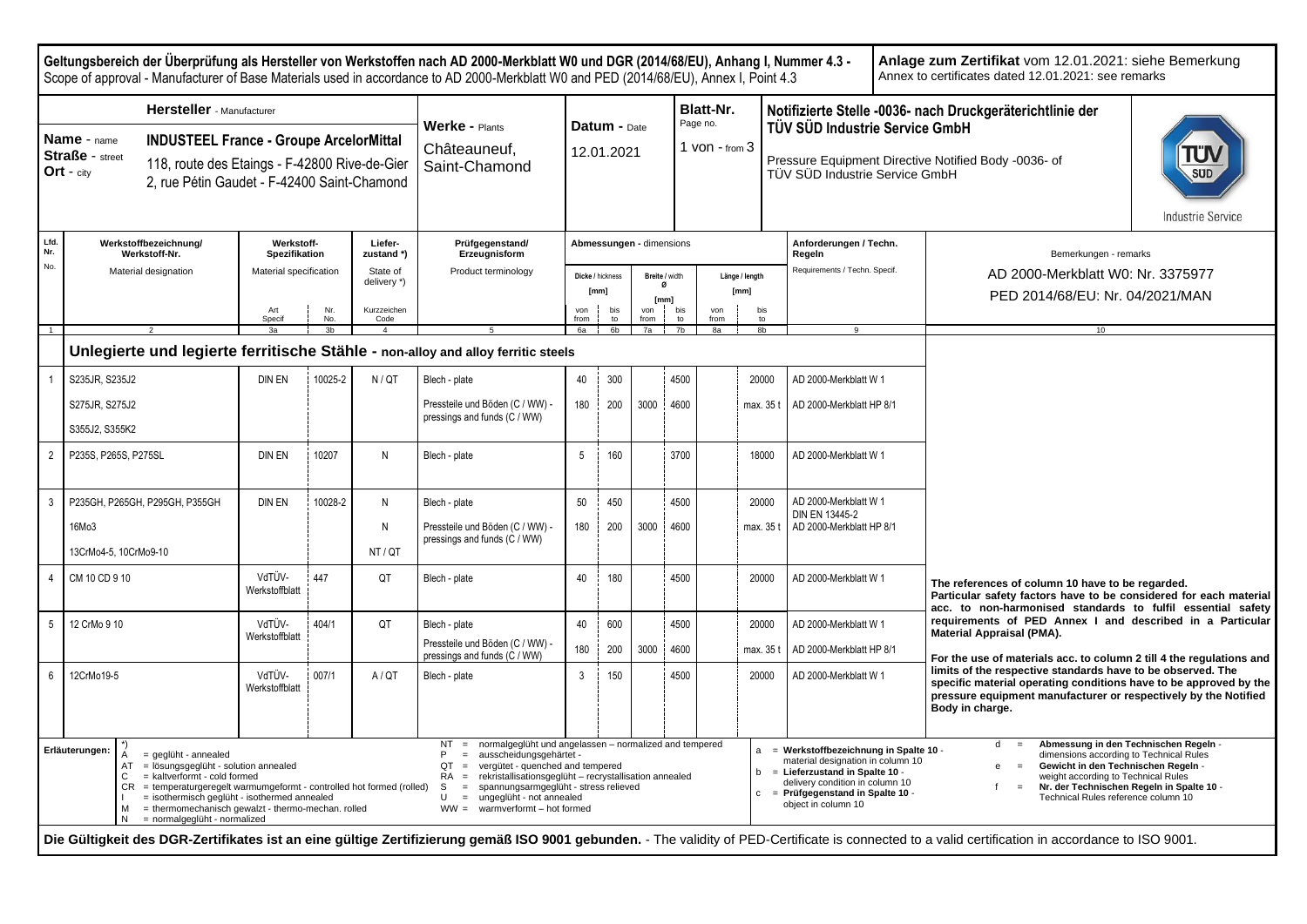**Geltungsbereich der Überprüfung als Hersteller von Werkstoffen nach AD 2000-Merkblatt W0 und DGR (2014/68/EU), Anhang I, Nummer 4.3 - Anlage zum Zertifikat** vom 12.01.2021: siehe Bemerkung Annex to certificates dated 12.01.2021: see remarks Scope of approval - Manufacturer of Base Materials used in accordance to AD 2000-Merkblatt W0 and PED (2014/68/EU), Annex I, Point 4.3 **Hersteller** - Manufacturer **Blatt-Nr. Notifizierte Stelle -0036- nach Druckgeräterichtlinie der** Page no. **Werke -** Plants **Datum -** Date **TÜV SÜD Industrie Service GmbH Name** - name **INDUSTEEL France - Groupe ArcelorMittal** 2 von - from 3 **Châteauneuf** 12.01.2021 **Straße** - street Pressure Equipment Directive Notified Body -0036- of 118, route des Etaings - F-42800 Rive-de-Gier Saint-Chamond **Ort** - city TÜV SÜD Industrie Service GmbH 2, rue Pétin Gaudet - F-42400 Saint-Chamond **Industrie Service Lfd Werkstoffbezeichnung/ Werkstoff-Liefer-Prüfgegenstand/ Abmessungen -** dimensions **Anforderungen / Techn. .Nr. Spezifikation Werkstoff-Nr. zustand \*) Erzeugnisform Regeln** Bemerkungen - remarks  No. Material designation Material specification State of Product terminology Requirements / Techn. Specif. AD 2000-Merkblatt W0: Nr. 3375977 **Dicke /** hickness **Breite /** width **Länge / length** delivery \*) **Ø [mm] [mm]** PED 2014/68/EU: Nr. 04/2021/MAN **[mm]** Art Nr. Kurzzeichen von bis von bis von bis Specif No.<br>3h Code from<br>6a to<br>6h from<br>7a  $\frac{10}{7h}$ from to<br>8h 1 | 2 | 3a | 3b | 4 | 5 | 6a | 6b | 7a | 7b | 8a | 8b | 9 | | | QT Blech - plate 20MnMoNi4-5 **DIN EN** 10028-2 50 600 4500 20000 AD 2000-Merkblatt W 1 Pressteile und Böden (C / WW) - DIN EN 13445-2 VdTÜV-440/1 pressings and funds  $(\dot{C} / WW)$ 180 200 3000 4600 max. 35 t AD 2000-Merkblatt HP 8/1 Werkstoffblatt 8 20 MnMoNi 5 5 VdTÜV-4500 401/1 QT Blech - plate 50 600 20000 AD 2000-Merkblatt W 1 Werkstoffblatt Pressteile und Böden (C / WW) - 180 200 3000 4600 AD 2000-Merkblatt HP 8/1 max. 35 t pressings and funds (C / WW) 30 4500 9 P275N, NH, NL1, NL2 DIN EN 10028-3 N/QT Blech - plate 600 20000 AD 2000-Merkblatt W 1 / W 10 DIN EN 13445-2 Pressteile und Böden (C / WW) - P355N, NH, NL1, NL2 VdTÜV-352/1 180 200 3000 4600 AD 2000-Merkblatt HP 8/1 max. 35 t pressings and funds (C / WW) 354/1 **Werkstoffblatt** P460N, NH, NL1, NL2 357/1 10 15NiCuMoNb5-6-4 DIN EN 10028-2 NT/ QT Blech - plate 40 300 4500 20000 AD 2000-Merkblatt W 1 DIN EN 13445-2 VdTÜV-Pressteile und Böden (C / WW) - 377/1 180 200 3000 4600 max. 35 t AD 2000-Merkblatt HP 8/1 Werkstoffblatt pressings and funds (C / WW) **The references of column 10 have to be regarded. Particular safety factors have to be considered for each material** 11 15 MnNi 6 3 VdTÜV-427/1 N / QT Blech - plate 20 400 4500 4500 2000 AD 2000-Merkblatt W 1 **acc. to non-harmonised standards to fulfil essential safety** Werkstoffblatt **requirements of PED Annex I and described in a Particular Material Appraisal (PMA).** 12 16 MnNi 6 3 VdTÜV-460/1 N Blech - plate 20 | 20 | 400 | 4500 | 20000 AD 2000-Merkblatt W 1 **For the use of materials acc. to column 2 till 4 the regulations and**  Werkstoffblatt **limits of the respective standards have to be observed. The specific material operating conditions have to be approved by the pressure equipment manufacturer or respectively by the Notified Body in charge.** d = **Abmessung in den Technischen Regeln** - NT = normalgeglüht und angelassen – normalized and tempered<br> $P =$  ausscheidungsgehärtet a = **Werkstoffbezeichnung in Spalte 10** - **Erläuterungen:**  $\begin{bmatrix} 7 \\ 4 \end{bmatrix}$  $=$  geglüht - annealed = ausscheidungsgehärtet dimensions according to Technical Rules material designation in column 10  $AT = I\ddot{o}sungsgeglüht - solution annealed  
\n $C = kaltverform - cold formed$$  $QT = \text{vergütet - quenched}$  and tempered<br> $RA = \text{rekristallisation}$ sationsgeglüht – recrystall **Gewicht in den Technischen Regeln** b = **Lieferzustand in Spalte 10** -  $=$  kaltverformt - cold formed rekristallisationsgeglüht – recrystallisation annealed weight according to Technical Rules delivery condition in column 10  $S =$  spannungsarmgeglüht - stress relieved<br> $U =$  ungeglüht - not annealed  $CR = temperatureqelt warmumqeformt - controlled hot formed (rolled)$ f = **Nr. der Technischen Regeln in Spalte 10** c = **Prüfgegenstand in Spalte 10** -  $I = isothermisch-geglüht - isothermed annealed$ <br> $M = the**rmomechanisch-gevalzt** + the**rmomebarbar**$  $U =$  ungeglüht - not annealed Technical Rules reference column 10 object in column 10  $M =$  thermomechanisch gewalzt - thermo-mechan. rolled<br> $N =$  normaloguith - pormalized WW = warmverformt – hot formed  $=$  normalgeglüht - normalized Die Gültigkeit des DGR-Zertifikates ist an eine gültige Zertifizierung gemäß ISO 9001 gebunden. - The validity of PED-Certificate is connected to a valid certification in accordance to ISO 9001.